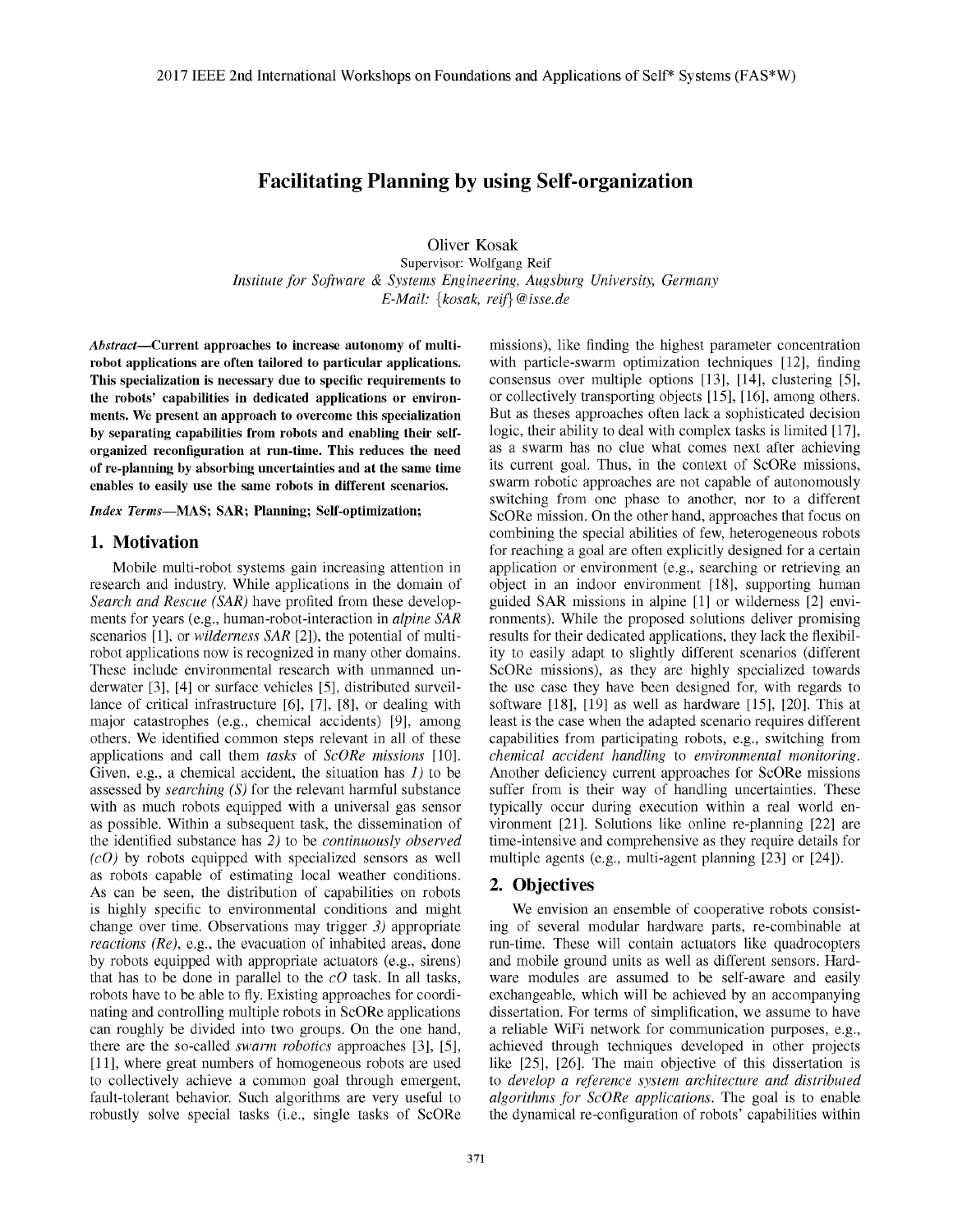the ensemble in a self-organized fashion by exchangeable, self aware hardware modules. Thereby robust execution of ScORe missions will be enabled, absorbing uncertainties typically occurring in this context (e.g., loss of components, changing ScORe task requirements). This will facilitate the planning process for ScORe missions, where actions of single robots no longer have to be planned in detail, but only actions of the whole ensemble. Planned task only have to guarantee the general feasibility of each planned ScORe task, independent of the concrete assignment of tasks to robots as well as of the concrete assignment of capabilities to robots. Assignments on both levels will be calculated and executed by the ensemble itself in a distributed and self-organized fashion, respecting all low-level constraints concerning the availability of capabilities in certain hardware configurations for each robot. This approach will enable the system to adapt to frequently changing situations that typically occur in ScORe applications (i.e., changing tasks or even changing missions) and separate this problem from the planning problem. By establishing this system architecture, we will overcome the specialization issue of current approaches (cf. Sect. 1). For being able to instruct the ensemble with ScORe missions, a task and capability formalism has to be found. This formalism has to support task decomposition and planning in an abstract manner, regarding only the ensemble as a whole as well as generally available abilities of the ensemble in one of its possible configurations (multi-robot coalitions, single-robot capabilities), respecting user defined time or quality constraints. Ensemble abilities are meant to be self-organization mechanism that can be used to solve ScORe tasks (e.g., Search can be performed with an adapted particle swarm algorithm [12]). Robot abilities result from certain capability configurations and are meant to indicate if a robot is able to participate in such an ensemble mechanism. This approach should ease handling uncertainties in real-world environments that typically increase the complexity of planning.

## 3. Methodology

To reach the goals described in Sect. 2, we will adopt and extend a broad field of existing technologies and methodologies in an iterative development process. For appropriately realizing the ScORe reference system architecture and for managing the dynamic availability of capabilities at runtime, we plan to build on the multi-agent framework Jadex [27], which offers possibilities for cross-device distribution of algorithms and communication between them. Robots as well as their capabilities and functionalities will be represented by agents within this framework. The architecture of the system will be structured into layers to enable planning of a ScORe mission on ensemble level, and avoid detailed, agent-level planning. Therefore, we plan to adopt existing approaches for multi-robot task definition like [22], [28], [29], [30], enriched with an abstract robot- and ensembleability description formalism on the topmost task layer. On a second ensemble algorithm layer, we plan to integrate self-organization algorithm adaptations, that fit the ScORe phases context, e.g., particle swarm optimization [12] or

| Workpackage                            | <b>Start</b>                                | End                 |
|----------------------------------------|---------------------------------------------|---------------------|
| architecture design and implementation | Running                                     | O4 2019             |
| ScORe definition language evaluations  | O1 2018                                     | O4 2019             |
| simple ScORe mission handling          | Running                                     | O1 2018             |
| ScORe including reconfigurations       | O <sub>2</sub> 2018                         | O <sub>4</sub> 2018 |
| resource handling MR-MT                | O1 2019                                     | O4 2019             |
| real-world experiment                  | O1 2020                                     | O3 2020             |
|                                        | $TH$ DI $T$ 1. We assume $T$ , we now mixed |                     |

TABLE 1. WORKING PLAN FOR THE NEXT THREE YEARS.

coverage planning [31] for search, or guided collective movement (boiding/flocking) [32], [33], [34] for navigation, able to solve tasks from the task layer. The required robot behavior for participating in these ensemble layer algorithms is located on a third agent layer whose execution may be possible or not, depending on the robots' current capabilities. Capabilities result from the combination of attached hardware modules, their availability is calculated in a fourth capability layer. To decide which agents fit best to the requirements of an ScORe task on ensemble layer, we will adopt appropriate distributed task allocation approaches, e.g., market-based task allocation [35]. To resolve situations, where task requirements cannot be met with the current robot/ensemble configuration, we will use distributed constraint optimization technologies [36] to collectively decide which configuration is capable of solving the current task. For our real-world evaluations we will use the RoboticsAPI [37] for concrete hardware control as well as simulation. We see great potential in combining planning with selforganization in the proposed way. Because single agent actions no longer have to be planned explicitly and failurestates can be resolved by re-configuring the system, the need for re-planning is heavily reduced. We will evaluate this thesis by comparing our approach against state of the art multi-agent task planners like [29], [30] to determine the level of complexity each approach is suitable for.

## 4. Research Plan

We already gained experience in handling ScORe missions [38], [39], robust and distributed multi-agent task allocation [40], developed and evaluated a first version of our proposed architecture [10], [39], and investigated current challenges and perspectives of self-organizing systems [41]. Our architecture will be iteratively improved throughout the dissertation project. Its performance against other solutions will be frequently evaluated in its particular state of extension, starting with *1)* simple ScORe missions without the need of capability re-configurations, continuing with *2)* ScORe missions that need adaptation of the system's configuration normally requiring re-planning, and finaly *3)* extending the capability concept to enable MR-MT [42] handling for ScORe missions. In addition to that, we will evaluate appropriate formalisms for ScORe task definition in each state of the iterative process, which will be done by extending current techniques suitable for our proposed approach. All of our results will be evaluated iteratively in simulation as well as in a real-world scenario, that constitutes a simplified version of the ScORe scenario introduced in Sect. 1 including multiple robots as well as reconfigurable hardware modules. Tab. 1 shows a chronological schedule of packages portioning the proposed workload.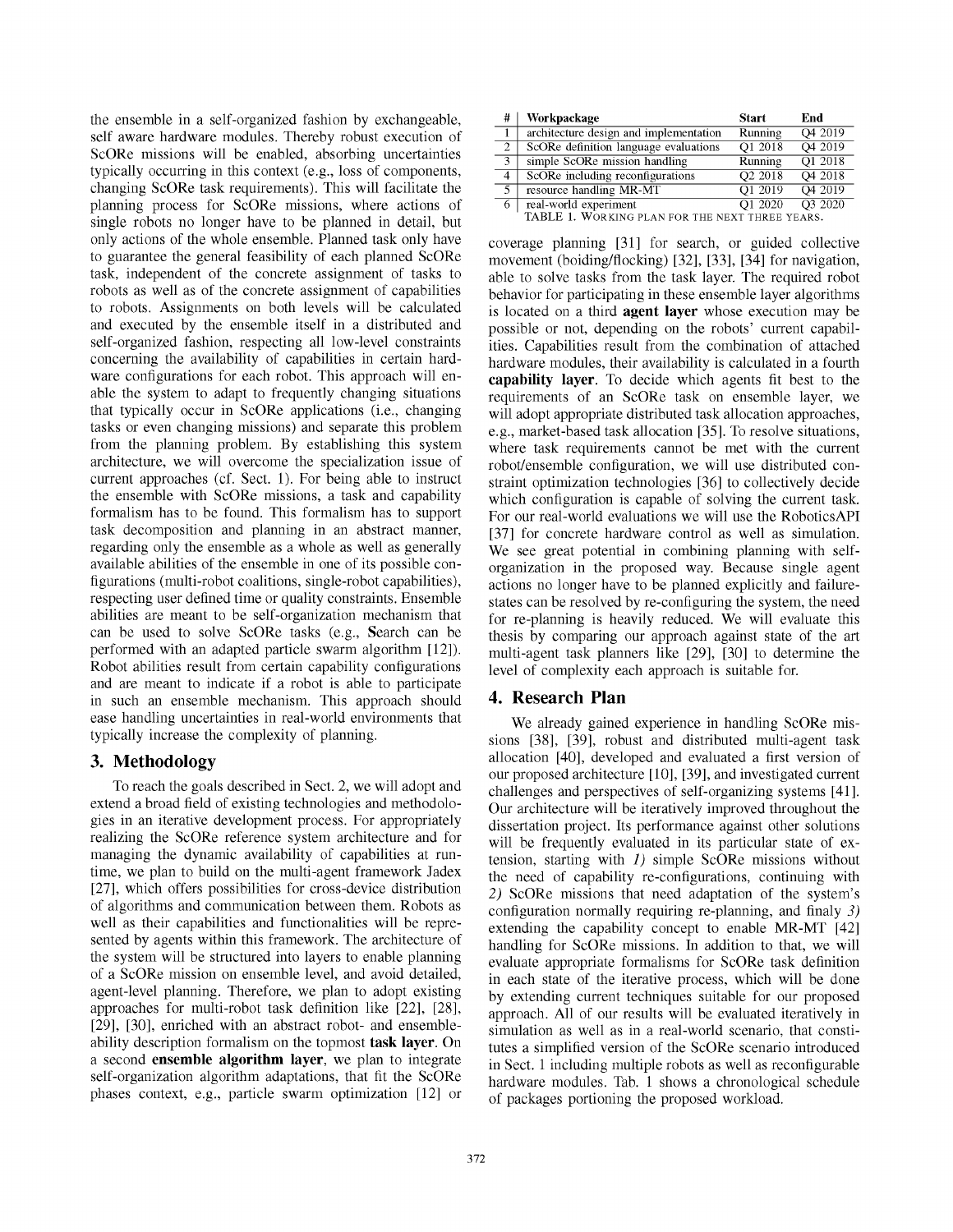#### References

- [1] L. Marconi, S. Leutenegger, S. Lynen, M. Burri, R. Naldi, and C. Melchiorri, "Ground and aerial robots as an aid to alpine search and rescue: Initial sherpa outcomes," in *Safety, Security, and Rescue Robotics (SSRR), 2013 IEEE Int. symposium on*. IEEE, 2013, pp. 1–2.
- [2] E. F. Flushing, L. M. Gambardella, and G. A. D. Caro, "A mathematical programming approach to collaborative missions with heterogeneous teams," in *2014 IEEE/RSJ Int. Conf. on Intelligent Robots and Systems*, Sept 2014, pp. 396–403.
- [3] T. Schmickl, R. Thenius, C. Moslinger, J. Timmis, A. Tyrrell, M. Read, J. Hilder, J. Halloy, A. Campo, C. Stefanini, L. Manfredi, S. Orofino, S. Kernbach, T. Dipper, and D. Sutantyo, "Cocoro – the self-aware underwater swarm," in *2011 Fifth IEEE Conference on Self-Adaptive and Self-Organizing Systems Workshops*, Oct 2011, pp. 120–126.
- [4] R. Thenius, D. Moser, S. Kernbach, I. Kuksin, O. Kernbach, E. Elena Kuksina, N. Miśković, S. Bogdan, T. Petrović, A. Babić, F. Boyer, V. Lebastard, S. Bazeille, G. W. Ferrari, E. Donati, R. Pelliccia, D. Romano, C. Stefanini, M. Morgantin, A. Campo, and T. Schmickl, "subclutron: a learning, self-regulating, self-sustaining underwater society/culture of robots," *Art. Life and Intelligent Agents Symposium, 2016*, 2016.
- [5] M. Duarte, V. Costa, J. Gomes, T. Rodrigues, F. Silva, S. M. Oliveira, and A. L. Christensen, "Evolution of collective behaviors for a real swarm of aquatic surface robots," *PLoS ONE*, vol. 11, no. 3, pp. 1–25, 03 2016. [Online]. Available: http: //dx.doi.org/10.1371%2Fjournal.pone.0151834
- [6] J. Zhang, L. Liu, B. Wang, X. Chen, Q. Wang, and T. Zheng, "High speed automatic power line detection and tracking for a uav-based inspection," in *2012 International Conference on Industrial Control and Electronics Engineering*, Aug 2012, pp. 266–269.
- [7] C. Martinez, C. Sampedro, A. Chauhan, and P. Campoy, "Towards autonomous detection and tracking of electric towers for aerial power line inspection," in *2014 International Conference on Unmanned Aircraft Systems (ICUAS)*, May 2014, pp. 284–295.
- [8] L. Matikainen, M. Lehtomki, E. Ahokas, J. Hyypp, M. Karjalainen, A. Jaakkola, A. Kukko, and T. Heinonen, "Remote sensing methods for power line corridor surveys," {*ISPRS*} *Journal of Photogrammetry and Remote Sensing*, vol. 119, pp. 10 – 31, 2016. [Online]. Available: http://www.sciencedirect.com/science/article/pii/ S0924271616300697
- [9] K. Daniel, B. Dusza, A. Lewandowski, and C. Wietfelds, "Airshield: A system-of-systems muav remote sensing architecture for disaster response," in *Proc. 3rd Annual IEEE Systems Conf. (SysCon)*, 2009.
- [10] O. Kosak, C. Wanninger, A. Angerer, A. Hoffmann, A. Schiendorfer, and H. Seebach, "Towards self-organizing swarms of reconfigurable self-aware robots," in *Found. and Applications of Self\* Systems, IEEE Int. Workshops on*. IEEE, 2016, pp. 204–209.
- [11] D. Caron, B. Stauffer, L. Darjany, C. Oberg, A. Pereira, J. Das, H. Heidarsson, R. Smith, E. Smith, E. Seubert *et al.*, "Networked aquatic microbial observing systems: An overview," *Center for Embedded Network Sensing*, 2009.
- [12] Y. Zhang, S. Wang, and G. Ji, "A comprehensive survey on particle swarm optimization algorithm and its applications," *Mathematical Problems in Engineering*, vol. 2015, 2015.
- [13] H. Hamann, "Towards swarm calculus: urn models of collective decisions and universal properties of swarm performance," *Swarm Intelligence*, vol. 7, no. 2, pp. 145–172, 2013. [Online]. Available: http://dx.doi.org/10.1007/s11721-013-0080-0
- [14] G. Valentini, H. Hamann, and M. Dorigo, "Efficient decision-making in a self-organizing robot swarm: On the speed versus accuracy trade-off," in *Proc. of the 2015 Int. Conf. on Autonomous Agents and Multiagent Systems*, ser. AAMAS '15. Richland, SC: Int. Found. for Autonomous Agents and Multiagent Systems, 2015, pp. 1305–1314. [Online]. Available: http://dl.acm.org/citation.cfm? id=2772879.2773319
- [15] M. Dorigo, E. Tuci, R. Groß, V. Trianni, T. H. Labella, S. Nouyan, C. Ampatzis, J.-L. Deneubourg, G. Baldassarre, S. Nolfi *et al.*, "The swarm-bots project," in *Int. Workshop on Swarm Robotics*. Springer, 2004, pp. 31–44.
- [16] R. Gross and M. Dorigo, "Towards group transport by swarms of robots," *International Journal of Bio-Inspired Computation*, vol. 1, no. 1-2, pp. 1–13, 2009.
- [17] M. Brambilla, E. Ferrante, M. Birattari, and M. Dorigo, "Swarm robotics: a review from the swarm engineering perspective," *Swarm Intelligence*, vol. 7, no. 1, pp. 1–41, 2013.
- [18] M. Dorigo, D. Floreano, L. M. Gambardella, F. Mondada, S. Nolfi, T. Baaboura, M. Birattari, M. Bonani, M. Brambilla, A. Brutschy, D. Burnier, A. Campo, A. L. Christensen, A. Decugniere, G. D. Caro, F. Ducatelle, E. Ferrante, A. Forster, J. M. Gonzales, J. Guzzi, V. Longchamp, S. Magnenat, N. Mathews, M. M. de Oca, R. O'Grady, C. Pinciroli, G. Pini, P. Retornaz, J. Roberts, V. Sperati, T. Stirling, A. Stranieri, T. Stutzle, V. Trianni, E. Tuci, A. E. Turgut, and F. Vaussard, "Swarmanoid: A novel concept for the study of heterogeneous robotic swarms," *IEEE RAM*, vol. 20, no. 4, pp. 60–71, 2013.
- [19] J. Scherer, S. Yahyanejad, S. Hayat, E. Yanmaz, T. Andre, A. Khan, V. Vukadinovic, C. Bettstetter, H. Hellwagner, and B. Rinner, "An autonomous multi-uav system for search and rescue," in *Proc. of the First Workshop on Micro Aerial Vehicle Networks, Systems, and Applications for Civilian Use*, ser. DroNet '15. New York, NY, USA: ACM, 2015, pp. 33–38. [Online]. Available: http://doi.acm.org/10.1145/2750675.2750683
- [20] S. Mintchev, E. Donati, S. Marrazza, and C. Stefanini, "Mechatronic design of a miniature underwater robot for swarm operations," in *2014 IEEE Int. Conf. on Robotics and Automation (ICRA)*. IEEE, 2014, pp. 2938–2943.
- [21] S. Magnenat, J.-C. Chappelier, and F. Mondada, "Integration of online learning into htn planning for robotic tasks." in *AAAI Spring Symposium: Designing Intelligent Robots*, 2012.
- [22] S. Koenig, "Agent-centered search," *AI Magazine*, vol. 22, no. 4, p. 109, 2001.
- [23] D. V. Pynadath and M. Tambe, "An automated teamwork infrastructure for heterogeneous software agents and humans," *Autonomous Agents and Multi-Agent Systems*, vol. 7, no. 1, pp. 71–100, 2003. [Online]. Available: http://dx.doi.org/10.1023/A: 1024176820874
- [24] R. I. Brafman and C. Domshlak, "From one to many: Planning for loosely coupled multi-agent systems," in *ICAPS*, 2008, pp. 28–35.
- [25] K. Daniel, S. Rohde, and C. Wietfeld, "Leveraging public wireless communication infrastructures for uav-based sensor networks," in *2010 IEEE Int. Conf. on Technologies for Homeland Security (HST)*, Nov 2010, pp. 179–184.
- [26] Self-organizing intelligent network of uavs. http://uav.lakesidelabs.com/overview/sinus/. lakeside-labs.com/overview/sinus/
- [27] L. Braubach and A. Pokahr, "Developing distributed systems with active components and jadex," *Scalable Computing: Practice and Experience*, vol. 13, no. 2, pp. 100–120, 2012.
- [28] F. Amigoni, N. Gatti, C. Pinciroli, and M. Roveri, "What planner for ambient intelligence applications?" *IEEE Trans. on Systems, Man, and Cybernetics - Part A: Systems and Humans*, vol. 35, no. 1, pp. 7–21, Jan 2005.
- [29] H. Skubch, M. Wagner, R. Reichle, S. Triller, and K. Geihs, "Towards a comprehensive teamwork model for highly dynamic domains." in *ICAART (2)*, 2010, pp. 121–127.
- [30] I. Georgievski and M. Aiello, "An overview of hierarchical task network planning," *arXiv preprint arXiv:1403.7426*, 2014.
- [31] A. Breitenmoser, M. Schwager, J. C. Metzger, R. Siegwart, and D. Rus, "Voronoi coverage of non-convex environments with a group of networked robots," in *2010 IEEE International Conference on Robotics and Automation*, May 2010, pp. 4982–4989.